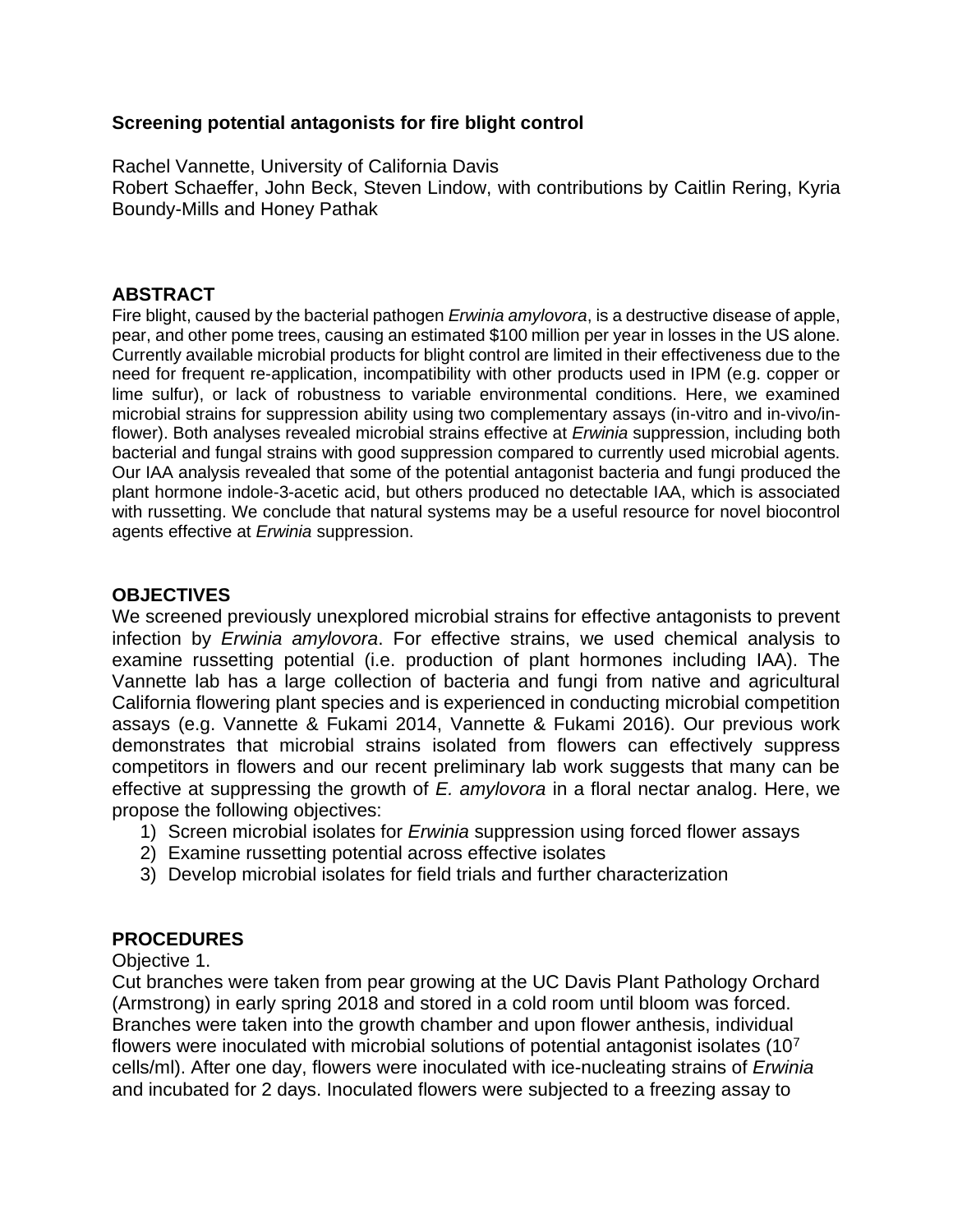determine *Erwinia* growth (Mercier and Lindow 2001), where greater *Erwinia* growth increases the temperature at which flowers freeze. We replicated this assay on flowers using 20 potential antagonist strains inoculated individually into flowers using in the forced-flower assay, with each treatment replicated using 20 individual flowers. An additional 20 flowers were used as *Erwinia*-only controls, with an additional 20 serving as no-inoculation controls. This assay has been shown to be predictive of antagonist activity on pear trees (Mercier and Lindow 2001).

#### Objective 2.

Antagonist strains were grown in artificial media for 3 days at UC Davis. Artificial nectar solution containing 15% sugars comprised of sucrose, glucose and fructose with nonessential amino acids as a nitrogen source. Microbial-conditioned media was freeze-dried and sent to collaborator Beck for chemical analysis for the production of microbial metabolites, including the plant hormone IAA which is often responsible for fruit russetting.

Analysis of IAA was performed as follows: 3-Indoleacetic acid (IAA; 98%) was purchased from MilliporeSigma (St. Louis, MO) and Optima® grade water and acetonitrile were purchased from Fisher Scientific (Hampton, NH). Prior to shipment to Gainesville, FL for analysis, conditioned, cell-free nectar samples (1 mL) were lyophilized to dryness or near dryness ( $\leq$  20 µL) overnight. Samples were shipped on ice and stored frozen (-80 °C). Immediately prior to analysis, samples were re-suspended in 200 µL ultrapure water (>18.2 MΩ∙cm), then thoroughly mixed and syringe-filtered (0.22 µm, 13 mm, PVDF, Foxx Life Sciences, Salem, NH) to an insert-equipped autosampler vial for analysis. IAA was quantitated by injection of calibration standards (prepared in ultrapure water and syringefiltered as nectar samples. Four IAA ions (176.070, 130.064, 198.051, 107.510 *m/z*) were integrated and their peak areas summed and fitted to a linear calibration curve with  $1/x^2$ weighting.

Samples were injected (20 µL) on an Agilent 6550 ultra-performance liquid chromatograph coupled to a hybrid quadrupole orthogonal time of flight mass spectrometer (LC-QTOF; Santa Clara, CA, USA) equipped with a dual Agilent Jet Stream electrospray ionization source operated in positive ionization mode. To prevent unnecessary signal deterioration due to the sample matrix, flow from the LC was only diverted to the QTOF source from 1–8 min. IAA was eluted (retention time 6.5 min) with an Aglient Eclipse Plus C18 RRHD analytical column (100 x 2.1 mm i.d., 1.8 µm particle size) and corresponding guard column held at 30 °C and a binary gradient program of 0.1% formic acid in both A: water and B: acetonitrile as follows: initial conditions, 5% B at 0.4 mL min<sup>-1</sup> flow rate; linear ramp to 100% B in 10 min, flow rate increased to 0.8 mL min<sup>-1</sup> from 8.5 to 9 min to rapidly flush the column after IAA elution; 12 min total run time; 3.5 min post-time. The QTOF was operated in MS scan mode (70-2000 *m/z*) at 3 spectra s<sup>-1</sup> with the following conditions: capillary voltage, 3000 V; nozzle voltage, 2000 V; gas temperature, 200 °C; gas flow, 13 L min<sup>-1</sup>; nebulizer pressure, 20 psig; sheath gas flow, 12 L min-1 ; octopole RF, 750 V.

Objective 3. We compared EA suppression using freezing assays by subtracting the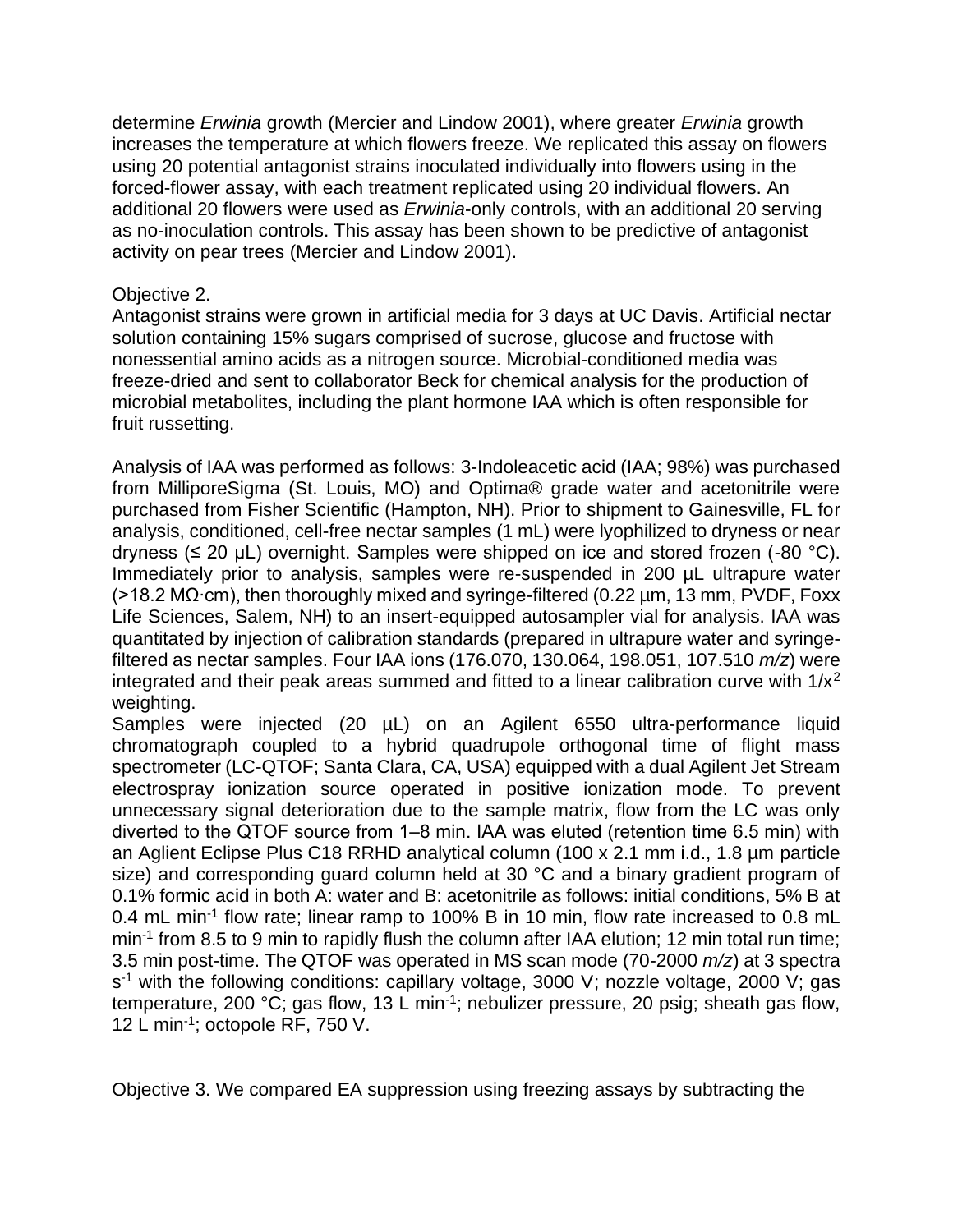average proportion of flowers frozen at a given temperature after inoculation by a specific microbial taxa from the freezing temperature of the Erwinia-only controls. Positive values indicate improved suppression (freezing at a lower temperature) whereas negative values indicate improved Erwinia growth (freezing at a higher temperature).

IAA production was plotted for comparison among strains.



# **RESULTS**

Antagonist species

**Figure 1.** Average effects of putative antagonist species on suppression of *Erwinia amylovora*, measured by the average freezing temperature of floral replicates. Effects are compared to a no-antagonist control, so points above the zero line indicate a positive suppression compared to the no-inoculation control, whereas points below the line indicate that inoculation with the antagonist species actually increased the freezing temperature (more *Erwinia amylovora*) compared to the control.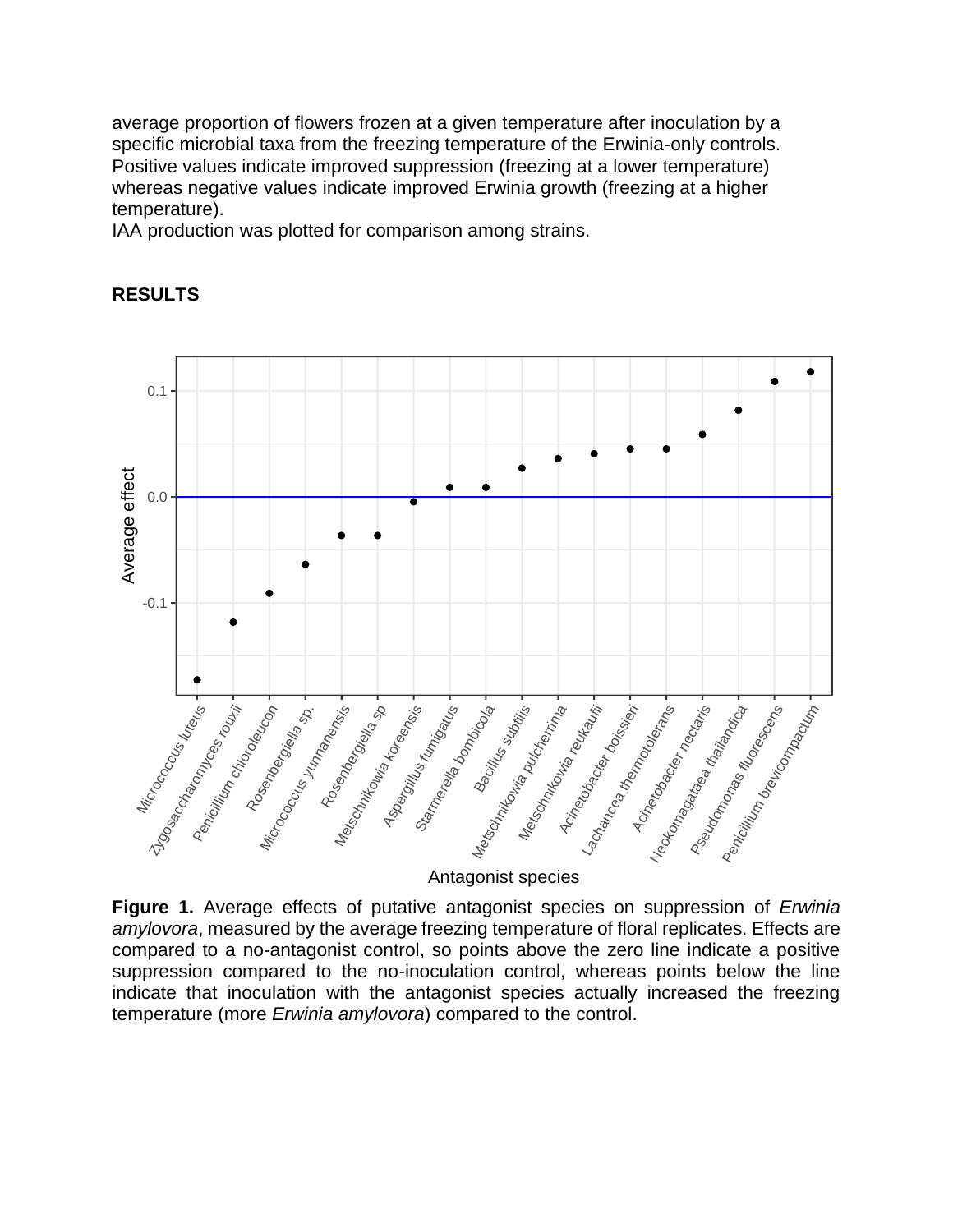

**Figure 2.** Concentration of indole-3-acetic acid +/- SE quantified from 3 biological replicates of each potential antagonist species grown in artificial nectar solution. Strains were chosen from preliminary trials, so do not necessarily match effective strains in Fig 1.

## **DISCUSSION**

A subset of potential antagonist strains were effective in reducing population size of Erwinia amylovora measured by freezing temperature in floral trials. Notable agents included the filamentous fungi *Penicillium brevicompatum*, and the bacterium *Neokomagataea thailandica*, which both exhibited similar suppressive ability to the currently used biocontrol agent *Pseudomonas fluorescens* PfA506. Additional nectarinhabiting bacteria and yeasts from native systems were also effective, including *Metschnikovia reukaufii* and *M. pulcherrima*, as well as the osmotolerant *Lachancea thermotolerans* were also somewhat effective at suppressing *Erwinia* growth.

However, we caution that the yeasts in the genus *Metschikowia*, including *M. pulcherrima* were among the highest producers of the plant hormone IAA (Fig 2), which is implicated in the process of fruit russetting. This suggests that despite the ability of *Metschnikowia* and other yeasts to reduce *Erwinia* growth in flowers, this genus may be associated with fruit russetting so may not be ideal to pursue in field trials. However, our analysis did not detect any IAA produced by the yeast *Aureobasidium* pullulans, despite this species commonly being associated with russetting in some locations. As a result, we suggest that IAA production by microbial taxa may be context-specific. Further analyses should